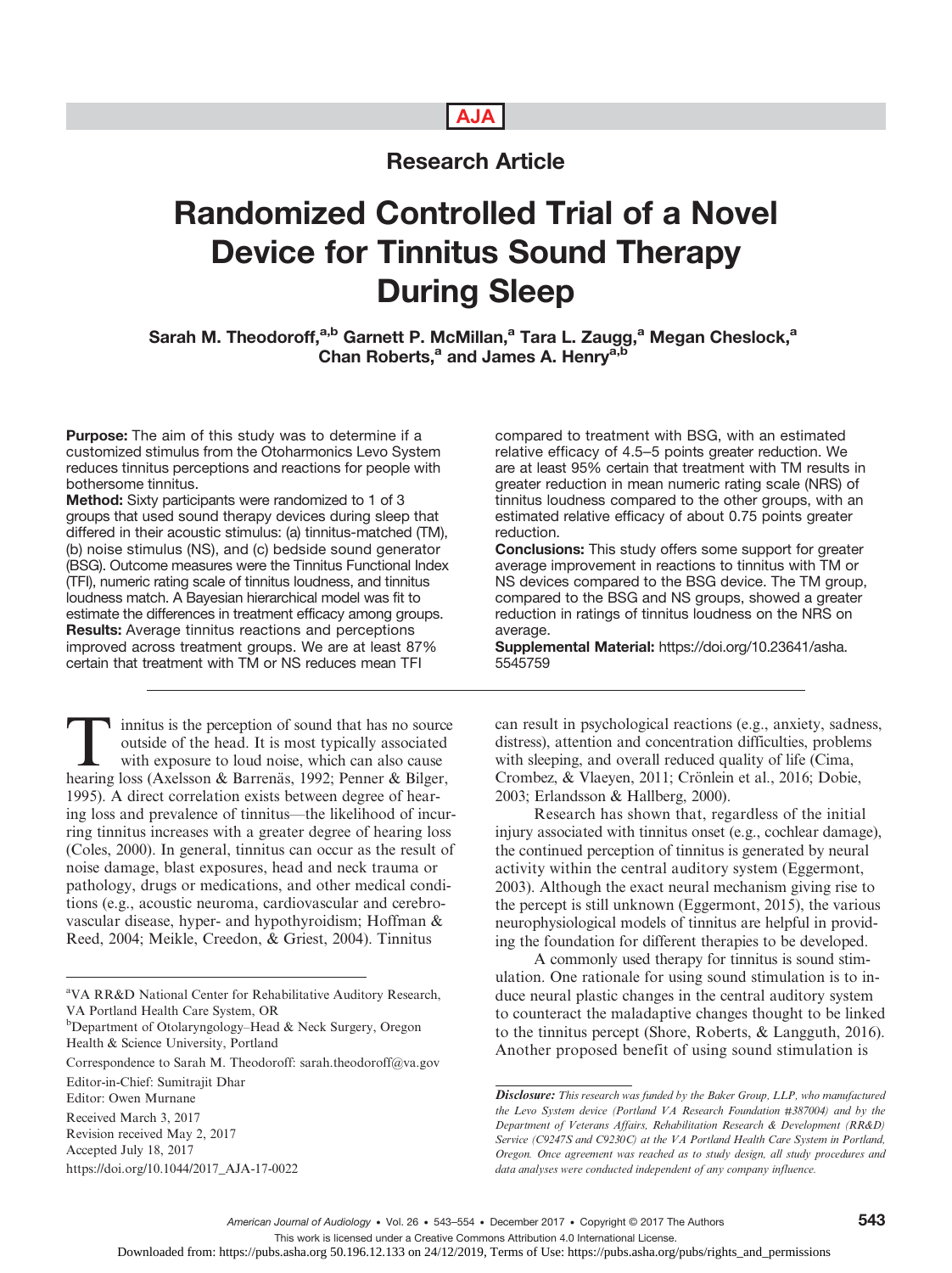that it may help induce habituation, resulting in noticing the tinnitus less often and reduced reactions to tinnitus (McKenna, 2004).

There are many different methods and products offering sound therapy for tinnitus patients that are primarily to be used when the individual is awake (Hoare, Searchfield, El Refaie, & Henry, 2014). Pedemonte, Testa, Diaz, and Suarex-Bagnasco (2014) examined the use of sound stimulation during sleep. Study participants matched their tinnitus percept as closely as possible to an acoustic stimulus, which was played back to them during sleep to induce changes in neural activity and networks associated with information processing. This study provided the basis for the development of a commercially available product that was designed and manufactured by the Otoharmonics Corporation (Levo System, version 2.2.6).

## **Objective**

Evidence-based research should guide the interventions recommended for people distressed by their tinnitus. Randomized controlled trials (RCTs) that are properly conducted are the most important source for providing such evidence (Keech, Gebski, & Pike, 2007). This study was an RCT designed to determine if an acoustic stimulus mimicking the tinnitus perception delivered during sleep from the Otoharmonics Corporation's Levo System reduces tinnitusrelated distress and/or perceived loudness of tinnitus during awake hours for people who experience bothersome tinnitus. More specifically, the goal was to evaluate the efficacy of the Levo System, a custom in-ear device designed to be used with a tinnitus-matched stimulus, compared to (a) the same Levo System but with a noise stimulus chosen by the participant from a limited range of options and (b) the Marsona 1288 bedside sound generator (manufactured by Marpac) for reducing tinnitus-related distress and/or perceived loudness of tinnitus, measured using the Tinnitus Functional Index (TFI; Meikle et al., 2012) total score, numeric rating scale (NRS) of tinnitus loudness, and tinnitus loudness match (LM) in dB sensation level (SL) at 1 kHz.

## Method

## Recruitment and Screening

Participants were recruited from individuals who previously participated in research projects at the National Center for Rehabilitative Auditory Research and gave their consent to be contacted for future studies. Participants were also recruited from the surrounding community via research flyers posted in public locations and advertisements in local newspapers and online. Initial screening was done over the telephone to ensure as much as possible that callers who were invited for an assessment were suitable candidates. Both veterans and nonveterans were recruited.

Interested callers were asked screening questions to determine (a) if they experienced tinnitus that was either intermittent or constant, (b) the duration and temporal characteristics of their tinnitus using the Tinnitus Screener (Henry, Griest, Austin, et al., 2016), and (c) how much the tinnitus affected their quality of life using the Tinnitus and Hearing Survey (THS; Henry, Griest, et al., 2015). When tinnitus and hearing loss co-occur, it is common for people to misattribute the tinnitus as the cause of the hearing problem rather than the hearing loss (Ratnayake, Jayarajan, & Bartlett, 2009; Zaugg, Schechter, Fausti, & Henry, 2002). The THS is a 10-item questionnaire with three sections evaluating the degree to which auditory complaints (tinnitus, hearing problem, and sound tolerance problem) have been present over the past week, with response options ranging from "not a problem" to "very big problem." Candidates were required to score at least a 6 for Section A of the THS, which addresses tinnitus-specific problems. If candidates scored high enough on the THS, then additional screening questions were asked to determine their noise exposure, hearing aid use, and whether or not they were currently engaged in tinnitus treatment/management. Candidates who passed the telephone screening were invited to the National Center for Rehabilitative Auditory Research for evaluation to determine eligibility.

Candidates were paid \$20 with cash or a prepaid debit card for attending the initial appointment, whether or not they were enrolled. At the initial appointment, candidates first underwent informed consent followed by the Health Insurance Portability and Accountability Act authorization, administered by study personnel. All participants provided informed consent prior to any procedures being performed; the VA Portland Health Care System's Institutional Review Board reviewed and approved the study protocol (IRB 3631).

## Inclusion Criteria

To be included, candidates were required to (a) have a score of  $\geq 25$  (out of a maximum score of 100) on the TFI; (b) pass the Blessed Orientation-Memory-Concentration Six-Item Test (Katzman et al., 1983), a screening test for dementia; (c) have sufficient hearing to enable perception of the acoustic stimulus at required levels (no single audiometric threshold of  $> 70$  dB HL, 0.25–8 kHz); (d) report the presence of tinnitus for at least 6 months; and (e) be English speaking and capable and willing to complete all aspects of the study.

## Exclusion Criteria

Candidates were excluded if they (a) reported they "never," "rarely," or "sometimes" hear noises in their ears or head; (b) had a hearing threshold of  $> 70$  dB HL at any tested frequency between 0.25 and 8 kHz; (c) had conductive hearing loss defined as an air–bone gap of 15 dB at more than two frequencies in one ear; (d) were unable to read and respond appropriately to instructions that appeared on the computer screen and/or to perform the auditoryrelated procedures; (e) were exposed to loud noise as part of employment or recreational activities (e.g., construction work or factory work requiring use of hearing protection, target shooting); (f) had a behavioral flag in their medical record (at the discretion of study staff ); (g) had mental,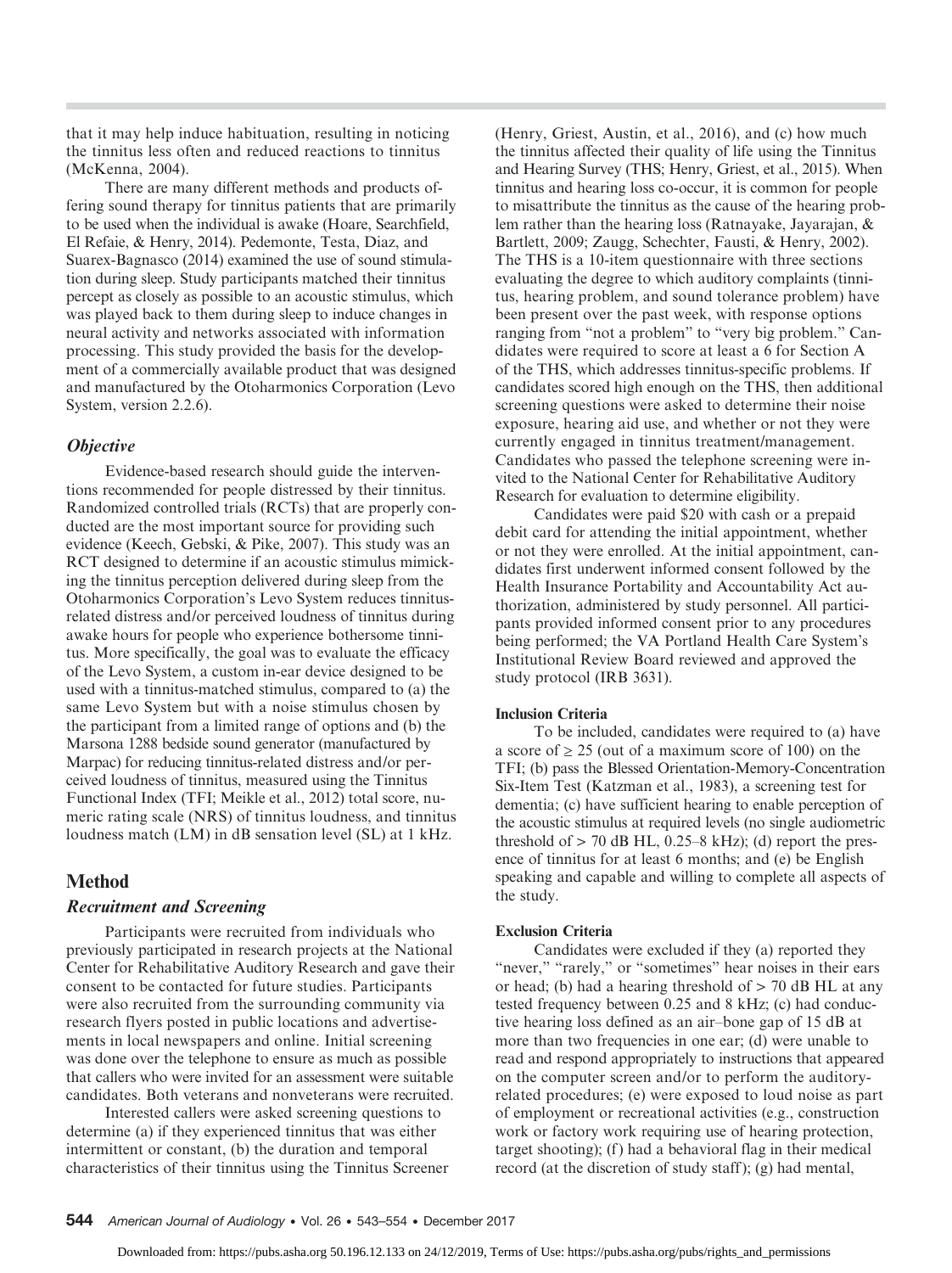emotional, or health conditions that would preclude full study participation; or (h) reported already using one of the study devices.

## Outcome Measures

Efficacy of intervention was evaluated with the TFI, NRS, and LM at 1 kHz. NRS and LM are measures of tinnitus perception, whereas the TFI measures reactions to or effects of tinnitus.

#### **TFI**

The TFI is a 25-item self-report questionnaire that has documented validity both for scaling the negative impact of tinnitus and for measuring treatment-related changes in effects of tinnitus (responsiveness; Meikle et al., 2012). The total score for the TFI ranges from 0 to 100, with higher scores indicating greater problems with tinnitus. The TFI has excellent internal consistency (Cronbach's  $\alpha$  = .97) and high test–retest reliability ( $r$  = .86). The authors of the TFI estimated that a 13-point decrease on the TFI is likely to reflect a change that feels meaningful to an individual (Meikle et al., 2012).

#### NRS

The NRS consists of a line marked with equal intervals labeled  $0-10$  ( $0 = no$  tinnitus,  $10 = very$  loud tinnitus; Johnson, 2005), as distinguished from a visual analog scale, which requires marking a position along a continuous line anchored between two end-points. Participants were instructed to draw a vertical line at any point between the anchors 0 and 10, indicating the loudness of their tinnitus at that moment. This was completed in the soundattenuated suite before any audiometric or psychoacoustic testing to ensure that auditory stimulation would not affect the tinnitus perception. NRS scores were obtained by measuring the distance from 0 to the vertical line. That value was divided by the total distance of the line and rounded to the nearest tenth.

## LM

Numerous studies have provided results suggesting that tinnitus loudness is significantly underestimated when LMs are obtained at the tinnitus frequency. For this reason, LMs were obtained and reported at 1 kHz, as recommended by Goodwin and Johnson (1980). The "tinnitus ear" was designated as the ear in which the tinnitus was perceived to be loudest. If the tinnitus was perceived "in the head" or to be symmetrical, then the tinnitus ear was selected as the ear with poorer hearing. All stimuli used for LM testing were presented to the ear contralateral to the tinnitus ear. First, a hearing threshold in dB HL at 1 kHz in 2-dB steps was found. Next the 1-kHz tone was presented at an intensity of 10 dB above the threshold (i.e., 10 dB SL). The participant was instructed to tell the audiologist if the intensity of the tone needed to be made louder or softer to match the loudness of the tinnitus in the opposite ear. The participant continued to direct the

clinician to make changes in the intensity of the stimulus until it was perceived to be the same loudness as the tinnitus. LMs at 1 kHz were reported in dB SL (difference between LM and hearing threshold).

NRS and LM testing were performed to capture any changes in tinnitus perception; these measurements are two different approaches yielding subjective judgments about tinnitus loudness.

## Procedures

#### Initial Visit

After the informed consent and the Health Insurance Portability and Accountability Act authorization forms were signed, candidates completed a case history form, the Tinnitus Screener, THS, TFI, and the Blessed Orientation-Memory-Concentration Six-Item Test. This was followed by NRS testing, standard audiologic evaluation (audiometry and immittance testing), and LM testing. Audiologic testing was performed by a study audiologist in a soundattenuated suite, using conventional audiologic instrumentation (audiometer and immittance system). Hearing thresholds were obtained using pure-tone air- and boneconduction testing.

Qualified participants were enrolled and randomized into three treatment groups with equal probability: (a) Levo System with a tinnitus-matched stimulus (TM group), (b) Levo System with a noise stimulus (NS group; white noise and/or band noise), or (c) Marsona 1288 Sound Conditioner/Tinnitus Masker (bedside sound generator device; BSG group).

Participants randomized to the TM and NS groups had earmold impressions made, which were sent to a lab to make custom-fit earbuds; the earbuds are specially designed earphones, which present the in-ear acoustic stimuli and therefore are an essential component of the Levo System.

The dispense appointment for participants in the TM and NS groups was not scheduled until the earbuds arrived on-site. Participants randomized to receive the BSG device were scheduled for their dispense appointment. All participants had outcomes measured prior to randomization (baseline) and at all follow-up visits.

#### Levo System Devices

The study audiologists were trained by an Otoharmonics Corporation representative to dispense the TM and NS sound therapy devices according to company guidelines. Participants randomized to the TM group were fit according to company guidelines. Participants in the TM and NS groups received the standard company instructions on care and maintenance of the sound therapy devices and custom-fit earbuds. Participants randomized to the TM group created a tinnitus "sound print" using company software to identify the sound(s) that most closely matched the sound(s) of their tinnitus. They were asked to listen to the sound print every night and to adjust its volume settings to match the loudness of the tinnitus (different from the LM at 1 kHz performed in clinic). Participants randomized to the NS group were instructed to pick a sound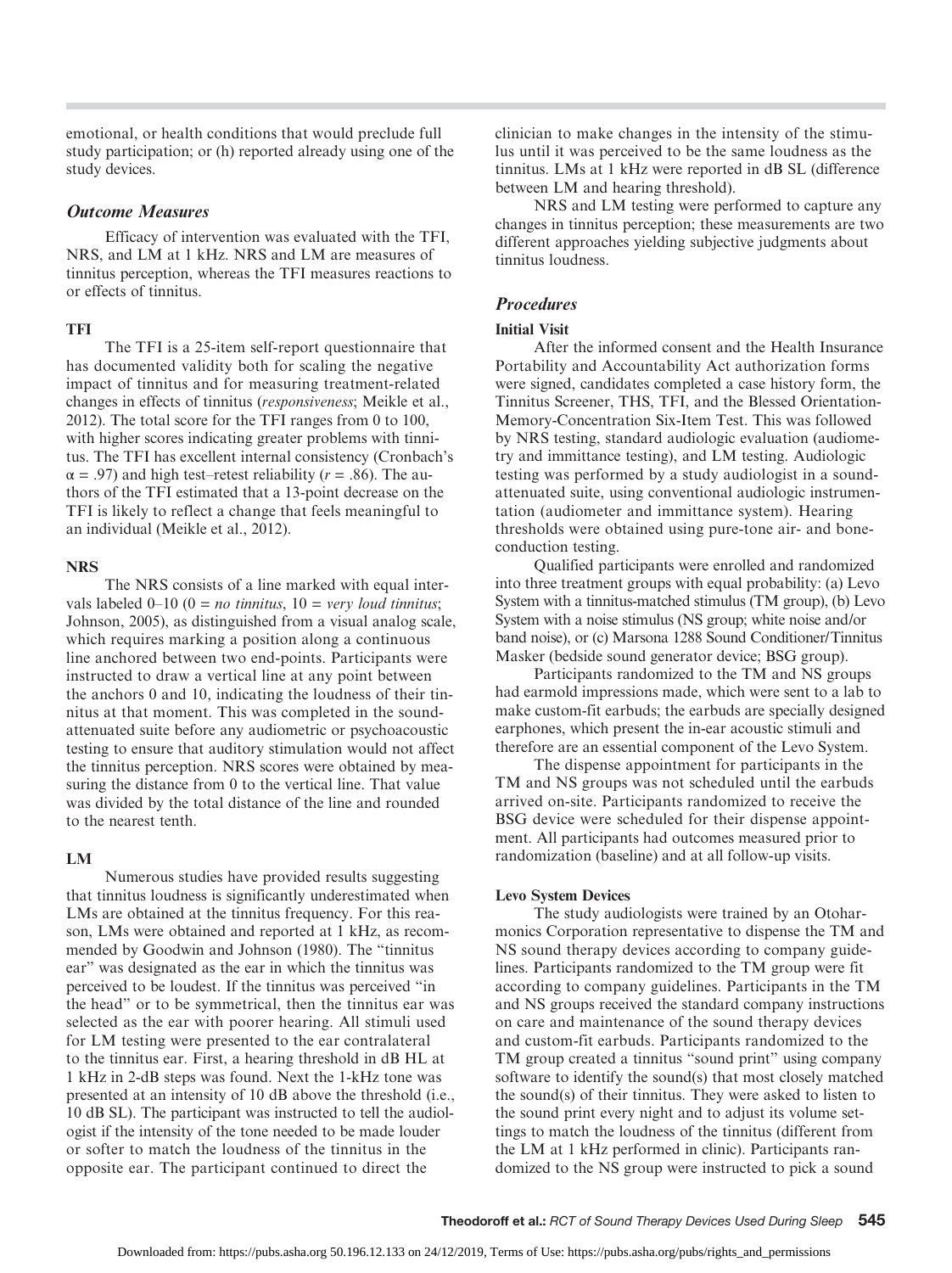(either white noise, band noise, or a combination of noise stimuli) that was comfortable. Specific instructions were "pick a sound that is comfortable for you, something that you could comfortably listen to all night. It is fine to find something that is soothing, but it is not necessary for the sound to be soothing. It should not be annoying." After self-performing the LM with the device, they adjusted the volume of the device to a comfortable level prior to using it during sleep.

#### Marsona Device

Participants randomized to the BSG group were instructed on how to use the sound therapy device (including care and maintenance) during sleep and received the same instructions on "how to choose a sound" as received by participants in the TM and NS groups. Specifically, they were instructed to select a sound that was comfortable to listen to all night and that should not be annoying in any way. Participants in the BSG group were allowed to select any or a combination of the various sounds the device generated. In addition, because the BSG device delivers sounds in the environment and not at ear level, participants were told if they shared a bedroom to feel free to include their partner in the conversation about what sound to listen to throughout the night.

#### Follow-Up Visits

Participants returned about 3–6 weeks following their enrollment date to receive their respective devices, then 1–2 weeks later to check device adjustment and usage. During the follow-up visits, participants randomized to the TM group had their tinnitus sound print adjusted as needed. At each follow-up visit (i.e., Visits 2–4), outcome testing included the Tinnitus Screener (Visit 2 only), TFI, NRS, THS, audiometric testing (0.25–8 kHz), and tinnitus testing (i.e., LM at 1 kHz). Participants used their device for about 3 months, at which time they attended the final study visit (i.e., Visit 4) to complete outcome testing and a follow-up audiologic evaluation. They also answered questions from an exit interview to determine their subjective impressions of using the device. This ended their participation in the study, and they were allowed to keep their device. At this time, participants in the NS group were informed that they had been using the sound therapy device differently than how it is used commercially. These participants were given the option (if keeping the device) to have it reprogrammed and create a tinnitus sound print or keep it programmed to the noise stimulus they had been listening to, whichever they preferred.

#### Counseling

All participants received general educational counseling about tinnitus using the company's counseling booklet. Topics covered by the study audiologists included tinnitus basics, hearing basics, how the brain works (e.g., neuroplasticity and habituation), and options for tinnitus management. Participants in the BSG and NS groups received the same counseling as those in the TM group, with the

exception of the last page of the counseling booklet, which was only shown to participants in the TM group because it addressed specific information about the acoustic stimulus the TM group received.

#### Participant Safeguards

Safeguards were established to minimize risk of exposure to high levels of noise: The Levo System device will not allow the health care professional to set the treatment duration for more than 8 hr, as it is limited in the software design. Also, the suggested guidelines indicate that the treatment duration should be limited to less than 8 hr once the sound intensity exceeds 65 dB SPL. Specifically, the company guidelines recommend that when the device is used at 80 dB SPL, the treatment duration should be limited to 4 hr, and when used at maximum output (84.9 dB SPL), 2 hr should be the limit. The hours of use are preset as part of the process of programming the device in the clinic. Once the designated hours of use are achieved, the device stops delivering the sound therapy. The device has data-logging capabilities, and at every follow-up visit, data were downloaded and reviewed to determine if participants were using the device as instructed.

In spite of these safeguards, to ensure that participants did not receive excessive daily exposure to sound, any candidate who was exposed to loud noise as part of their job or recreational activity was excluded from participation. In addition, audiometric testing was performed at every visit to verify hearing thresholds had not changed from baseline.

Additional safeguards included otoscopic evaluations at every follow-up visit to inspect participants' ears for any sign of irritation from the custom-fit earbuds. If irritation was reported or detected, the custom-fit earbuds were remade to resolve the discomfort.

## Statistical Considerations

A Bayesian approach to the data analysis was used in this study (Spiegelhalter, Abrams, & Myles, 2004). Briefly, a Bayesian analysis is distinguished from classical approaches by defining probability as a measure of belief in particular propositions. Figure 1 displays an example probability distribution expressing beliefs about a particular parameter  $(x$ -axis), which may correspond to, for example, the effects of treatment with TM compared to BSG. The 50% reference line denotes the estimated value of the parameter, and the 5th and 95th percentiles express 90% Bayesian confidence intervals. These percentiles define the range in which we are 90% certain that the true parameter value lies. This distribution contains all information at our disposal about the parameter value, including prior studies, substantive knowledge in particular clinical settings, and new data. New measurements are combined with this probability distribution via Bayes theorem to define a new "posterior" probability distribution of the parameter values. Because the posterior distribution describes everything that we know about a particular parameter, we can compute, for example, the probability that the parameter is less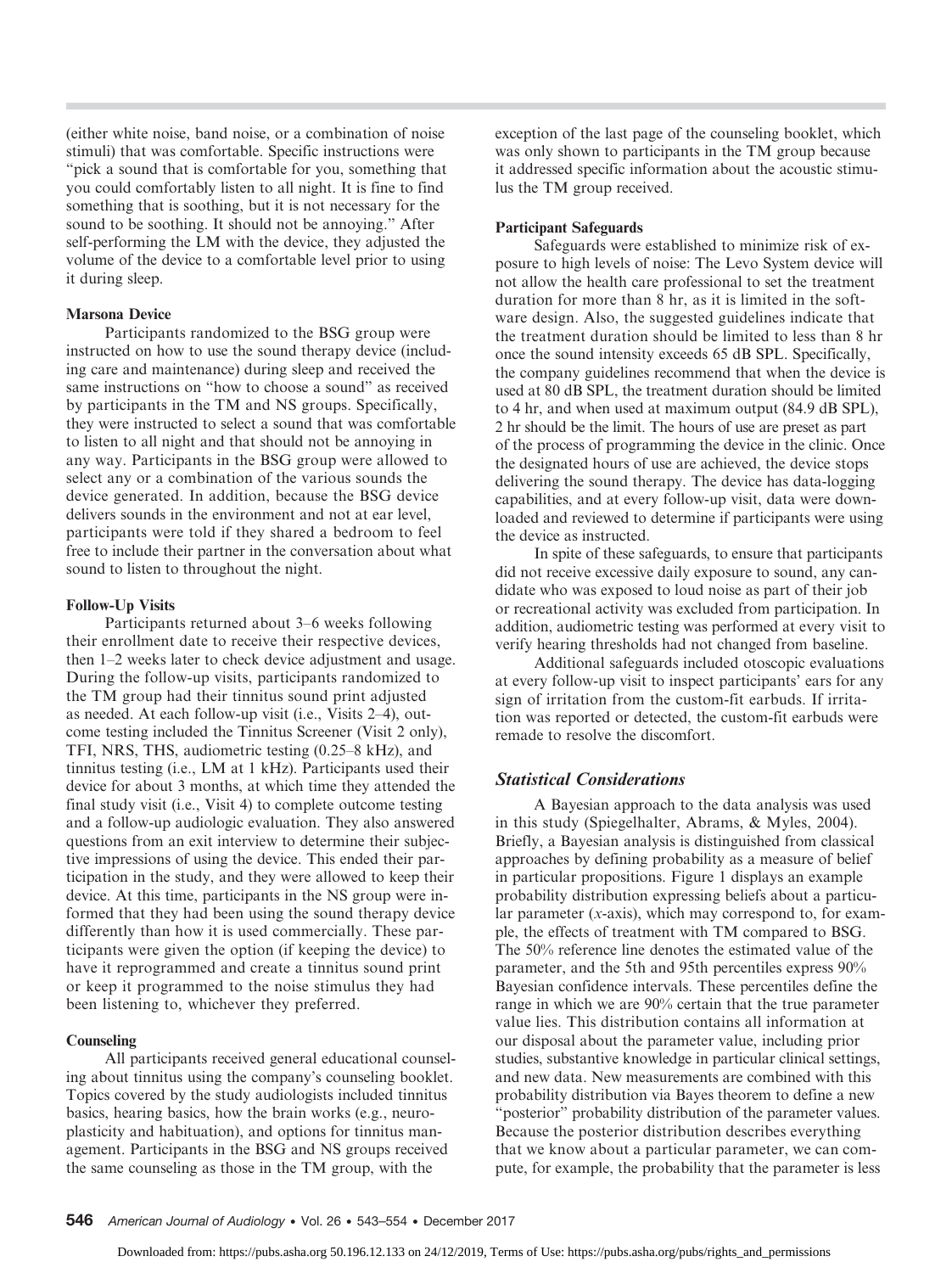Figure 1. Example probability distribution with 5% and 95% designating the 90% Bayesian confidence interval and the 50% value as the best "estimate" of the parameter value.



than zero by taking the area under the curve below zero, as indicated by the shaded region.

In many aspects of data analysis a Bayesian approach is indistinguishable from classical methods. However, Bayesian analysis forgoes esoteric constructs such as p values in favor of intuitive probability statements about treatment effect sizes and relative effects. For example, a classical analysis would test the one-sided null hypothesis that the true difference in treatment effects is greater than or equal to zero and reject this hypothesis with a  $p$  value of less than  $.05$ . With a Bayesian analysis, one simply computes the posterior probability that the true difference in treatment effects is less than zero, as shown in Figure 1.

The goal of this study was to evaluate the efficacy of each device for relieving tinnitus perceptions and/or tinnitus distress measured using the TFI score, NRS, and LM at 1 kHz. It is useful to consider these effects from clinical as well as research perspectives. On the one hand, it is of great benefit to know how, for example, an in-ear sound therapy device that is matched as closely as possible to an individual's tinnitus percept (i.e., the TM sound therapy device) affects perceived loudness of tinnitus after 3 months of nighttime use. Alternatively, a clinician would benefit more from an estimate of the expected improvement in reactions to tinnitus in a new patient seeking treatment for chronic tinnitus. We present results of this analysis for both research and clinical "consumers," in terms of the average effects of treatment with each sound therapy device on each outcome (a research focus), as well as the predicted benefits to a new patient of treatment with each particular sound therapy device on each outcome (a clinical focus).

We estimate the effects of treatment on each outcome using a multilevel model with sources of variation in the observed outcomes due to treatment group effects, time of

measurement, outcome scale, participant effects, and interactions among these. Let  $y_i^k$  denote the *k*th outcome measurement on the *i*th observation,  $k = 1, 2, 3$ , indicating the NRS, LM 1 kHz (dB SL), and TFI score measurements, respectively. Raw data are given in Supplemental Material S1. Associated with each  $y_i^k$  is a subject index s and treatment group index  $g = 1$  (BSG), 2 (NS), and 3 (TM), and a binary indicator  $v_i$  identifying whether the *i*th observation is from baseline  $(v_i = 0)$  or posttreatment  $(v_i = 1)$ . The  $y_i^k$ have a normal likelihood so that

$$
y_i^k \sim N\Big(\delta_{s[i]}^k + \alpha_{g[i]}^k \cdot v_i, \sigma\Big). \tag{1}
$$

(All normal distributions are parameterized in terms of the mean and standard deviation.) In this particular notation,  $s[i]$  denotes the sth subject on whom the *i*th observation was made, and g[i] denotes the gth treatment group to which the *i*th observation is attached. The  $\delta_{s[i]}^k$  are participantspecific random effects on the kth outcome measure centered at a participant-specific, across-measure mean  $\xi_s$  plus the overall population mean on the kth response, denoted  $\mu^k$ , so that

$$
\delta_s^k \sim N\left(\mu^k + \xi_s, \tau_\delta\right) \text{ and}
$$
  

$$
\xi_s \sim N\left(0, \tau_\xi\right).
$$
 (2)

Note that, according to this model, the baseline mean of the kth response is equal to  $\mu^k$  regardless of treatment group, which is reasonable because participants were not randomized to a treatment group until after the baseline measurement was taken. The average change to the kth response occurring after intervention are described by the  $a_g^k$  terms, which are also normal random variables, such that

$$
a_g^k \sim N(\Theta^k + \varphi_g, \tau_a). \tag{3}
$$

The mean components are also normal:

$$
\theta^k \sim N(\theta_0, \tau_\theta),
$$
  
\n
$$
\varphi_g \sim N(0, \tau_\phi), \text{ and}
$$
  
\n
$$
\theta_0 \sim N(-0.1, 2).
$$
\n(4)

One can think of the  $\theta^k$  as the "participation" effect on the kth response, whereas  $\varphi_{\varphi}$  is the overall effect of the gth treatment group on all outcomes. The  $a_g^k$  are interaction effects between the kth outcome and gth treatment group on the mean response at follow-up visit. The difference in treatment efficacy between group  $g$  and group  $\acute{g}$  on the  $k$ th outcome measure is given by  $a_g^k - a_g^k$ .

All measurements were standardized to a mean of zero and standard deviation of 1, so that the  $\mu^{k}$  are given a  $N(0, \tau_u)$  prior. All of the variance components,  $\tau$  and  $\sigma$ , are given half-normal prior with scale parameter  $= 0.5$ . These give a 90% prior interval on the contrasts between any two treatment groups of  $0 \pm 4$  points on the NRS scale,  $0 \pm 18$  dB LM SL, and  $0 \pm 37$  points on the TFI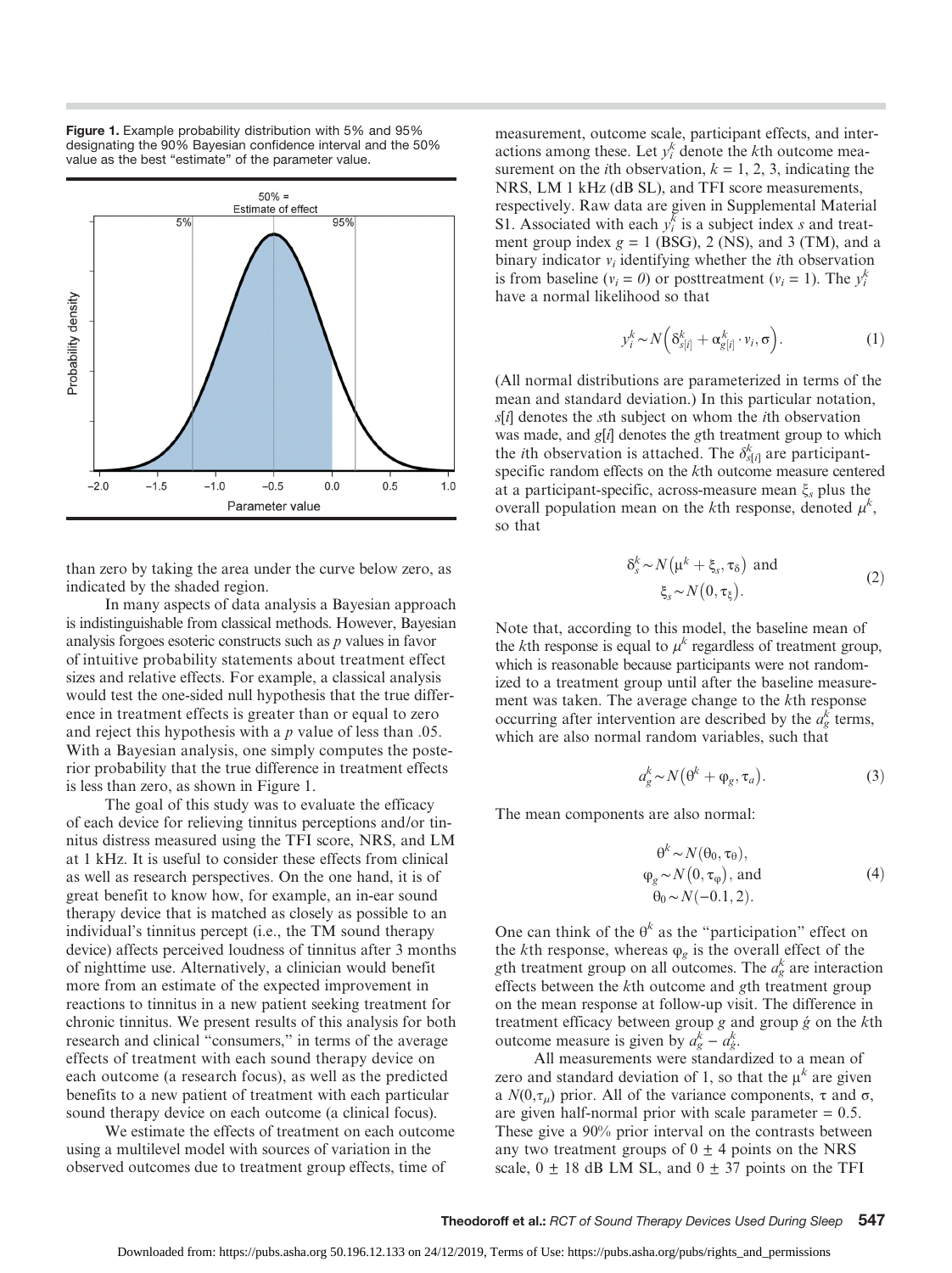scale. We also fit the model using a half-normal priors with scale  $= 2$  on the variance components with no appreciable effect on the results.

Posterior distributions of the parameters  $a_g^k$  and contrasts  $a_g^k - a_g^k$  summarize our understanding of the effects of each sound therapy device, alone or in contrast, on tinnitus perceptions and reactions. We predict the benefits to a new patient by simulating new observations from the normal likelihood that generates the  $y_i^k$  in our model. From this effort, we can predict the probability of any improvement in a new patient under each treatment modality, as well as the magnitude of expected benefit.

#### Computation

The model was fit using SAS software Version 9.4. The model-fitting code is given in the Supplemental Material S1. The No-U-Turn Sampler was used for evaluating the joint posterior distribution. Three chains with random, dispersed starting values were run for 5,000 iterations following a 1,000-iteration burn-in period, and convergence was evaluated with Gelman–Rubin diagnostics. All parameters had diagnostics of 1.004 or less. Model fit was evaluated by plotting the  $y_i^k$  and posterior predictive interquartile range for each observation, and no gross deviations due to lack of fit were found.

## Results

A total of 454 individuals were prescreened over the telephone. After learning more about the nature of the study, 64 decided to not continue the screening process. After administering the Tinnitus Screener and THS, 260 callers were deemed ineligible. The remaining 130 prequalified to attend the initial in-clinic screening visit. After 104 individuals attended the in-clinic screening visit, the study reached its enrollment goal of 60 participants. Figure 2 displays the number of individuals screened, consented, enrolled, and randomized into each group.

#### Randomization Error

Two participants were incorrectly randomized by study personnel and were therefore not included in the statistical analyses. This resulted in  $n = 19$  in the TM group,  $n = 19$  in the NS group, and  $n = 20$  in the BSG group, for a total of  $N = 58$ .

#### Demographic Information

The majority of the participants were male ( $n = 39$ ; female,  $n = 19$ ) with a mean age of 59.7 years (range = 30–72). Participants' age as a function of group assignment and other baseline demographic information is displayed in Table 1.

## Raw Data

Figure 3 shows the sample data collected in this study. Each panel corresponds to a treatment group (columns)

and outcome measure (rows). The x-axis denotes the time point of measurement, and the y-axis denotes the possible score on the respective measurement scale. Black circles are individual participant data with lines connecting each participant's observed data at baseline and end of treatment. The thick red line is the sample mean with standard errors. Sample data show fairly consistent changes over time across treatment groups, although the TM group appears to improve slightly better on the NRS scale. There is little difference in changes on the LM scale across groups. Last, TFI score appears to change fairly consistently across groups.

#### Model-Based Results

Posterior distributions of the parameters estimating the mean change from baseline in each outcome for each treatment group are shown in Figure 4. Recall that in Bayesian analysis knowledge about the parameters (in this case change from baseline) is expressed as probability distributions. Each point in Figure 4 is the 50th percentile of the posterior probability distribution of the average change from baseline; the thick bars are the posterior interquartile range, and the thin lines are the posterior 90% intervals. The reference line at zero indicates no change from baseline; positive values indicate worsening of symptoms; negative values indicate improvement. Note that the change from baseline is expressed in standard deviations to facilitate comparisons across outcome measures. The posterior estimated change on the original scale is shown along the x-axis for each treatment group.

Figure 4 shows considerable variation in the change from baseline across outcome measures and comparatively less variability among treatment groups within each outcome measure. It is apparent that all groups showed some average improvement from baseline on all outcomes, though there is a nonnegligible probability  $(> 10\%)$  that average NRS got worse for the BSG and NS groups. There is little variation among groups in improvement on the LM at 1 kHz (3.6–4 dB SL reduction). Average change in the TFI after 3 months of sound therapy during sleep reveals a reduction of 16 points in the BSG group, 20.6 points in the NS group, and 21.2 points in the TM group. There is little evidence of any difference between the TM and NS groups.

Table 2 shows 5th, 50th, and 95th percentiles of the posterior distribution of change from baseline contrasts between treatment groups on each outcome measure. Contrasts are expressed as mean differences between groups on the original measurement scale. The last column in Table 2 shows the posterior probability that the first group listed in the contrast column showed greater improvement than the second group listed.

#### Contrasts Among Treatment Groups on Tinnitus Perception

The NRS measure shows at least 95% certainty (95% for TM vs. BSG; 97% for TM vs. NS) that the TM sound therapy device generated greater reduction in average subjective ratings of tinnitus loudness. This effect was on the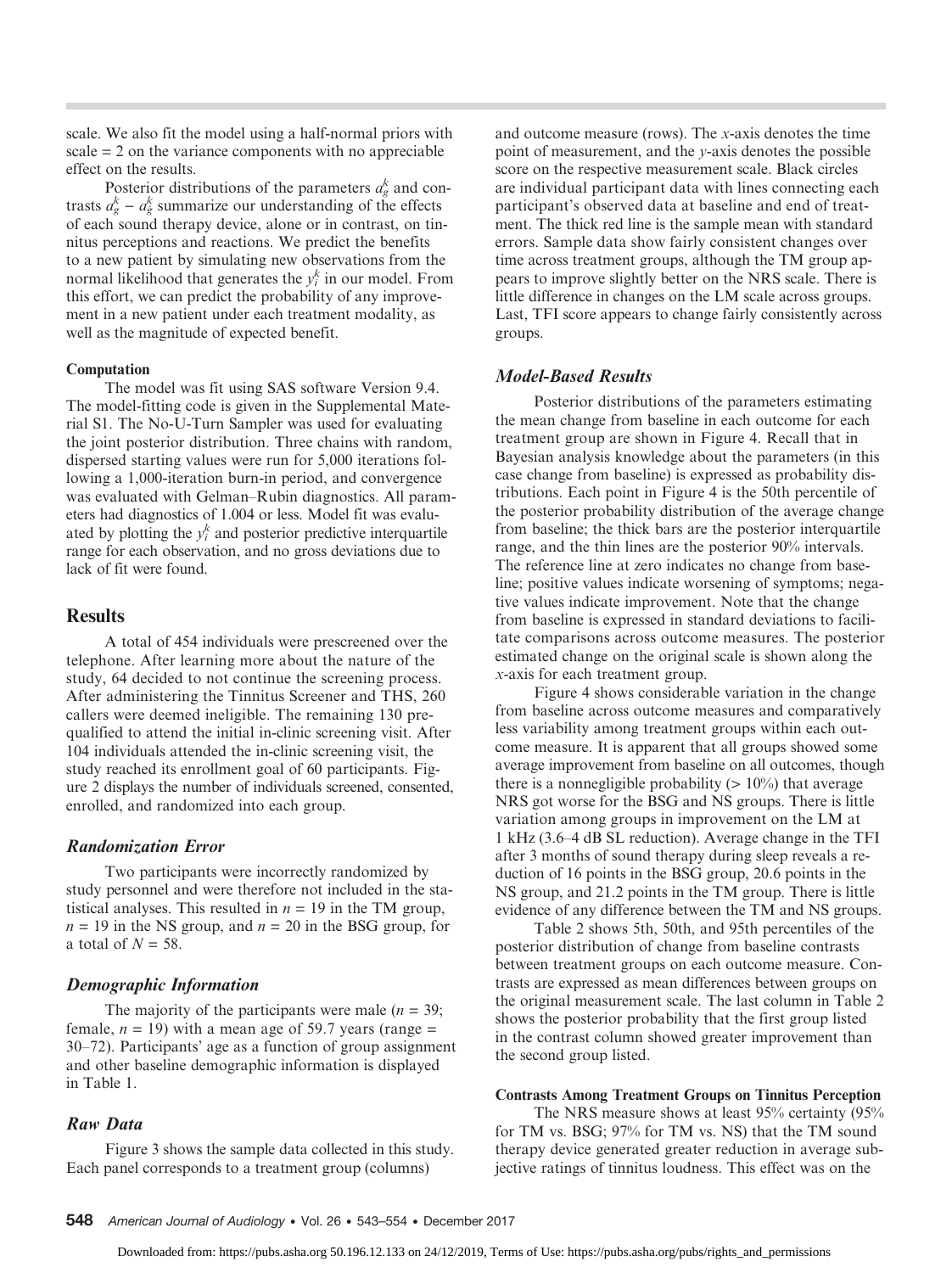

Figure 2. Flowchart of the number of individuals screened, consented, enrolled, and randomized into each group.

order of about 0.7- or 0.8-point greater improvement compared to the other groups. As seen in the 50% column in Table 2, we estimate that the TM group showed about a 0.75-point greater reduction in perceived loudness on the NRS than the other two groups (90% confidence interval [−1.4, −0.0] for TM vs. BSG and [−1.7, −0.1] for TM

Table 1. Baseline demographics and tinnitus outcomes of the study sample.

| <b>Baseline</b> |     |            |           |           |      |
|-----------------|-----|------------|-----------|-----------|------|
| features        |     | <b>BSG</b> | <b>NS</b> | <b>TM</b> | All  |
| N<br>Gender     |     | 20         | 19        | 19        | 58   |
| Male            | n   | 14         | 12        | 13        | 39   |
|                 | %   | 70         | 63        | 68        | 67   |
| Female          | n   | 6          | 7         | 6         | 19   |
|                 | %   | 30         | 37        | 32        | 33   |
| Age             | M   | 62.3       | 59.6      | 57.0      | 59.7 |
|                 | Min | 54         | 35        | 30        | 30   |
|                 | Max | 72         | 72        | 70        | 72   |
| <b>NRS</b>      | M   | 6.6        | 5.8       | 6.4       | 6.3  |
|                 | Min | 2          | 2         | 3         | 2    |
|                 | Max | 10         | 10        | 9         | 10   |
| LM 1 kHz        | M   | 20.8       | 20.4      | 14.3      | 18.6 |
|                 | Min | 8          | 6         | 2         | 2    |
|                 | Max | 40         | 66        | 26        | 66   |
| TFI             | M   | 64.8       | 57.8      | 62.7      | 61.8 |
|                 | Min | 30         | 33        | 28        | 28   |
|                 | Max | 98         | 82        | 90        | 98   |

Note.  $BSG =$  bedside sound generator;  $NS =$  noise stimulus;  $TM =$ tinnitus-matched; NRS = numeric rating scale of tinnitus loudness; LM = tinnitus loudness match; TFI = Tinnitus Functional Index.

vs. NS; these correspond to roughly [−1.5, −0.1] across both contrasts). The treatment groups were virtually indistinguishable in their effects on the LM at 1 kHz scale, with no contrast greater than 0.5 dB SL.

#### Contrasts Among Treatment Groups on Tinnitus Reactions

In terms of average change in tinnitus-related distress, the model reveals an 87% and 91% posterior probability that NS and TM groups, respectively, improved average TFI more so than the BSG group (Table 2). We estimate that the TM and NS groups reduced tinnitus reactions by, on average, 4.5–5 points more on the TFI as compared to the BSG group (90% confidence interval [−12.0, 0.9] for TM vs. BSG and [−11.9, 1.6] for NS vs. BSG; these correspond to roughly [−12, 1] across both contrasts). The TM and NS groups were essentially indistinguishable from each other in their effects on the TFI: With 56% posterior probability, the TM group was better than NS group by about 0.6 points.

#### Predicted Benefits From Each Sound Therapy Device

The Bayesian analysis also facilitates predictions about the efficacies of each treatment option for a new patient. These predictions are made under the assumption that a new patient is drawn from the same pool of people with tinnitus distress from whom the study participants were drawn. Table 3 shows the posterior predicted distribution of change from baseline under each treatment regimen for each outcome. Also shown are the posterior probabilities of any improvement from baseline. Note that predictions for an individual patient are intrinsically less precise than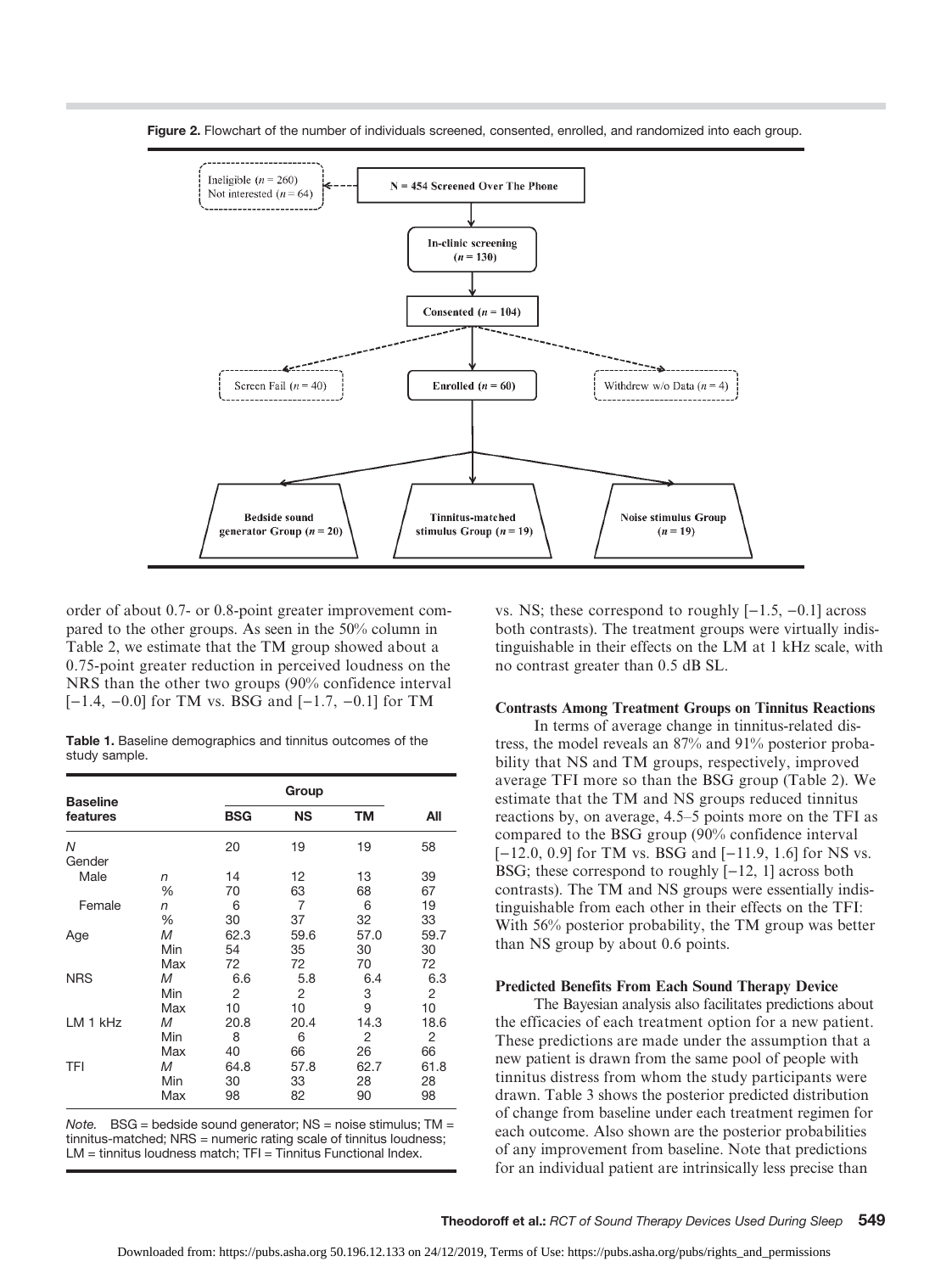Figure 3. Outcomes observed in this study. Each panel corresponds to a treatment group (columns) and outcome measure (rows). The x-axis denotes the time point of measurement, and the y-axis denotes the possible score on the respective measurement scale. BSG = bedside sound generator; NS = noise stimulus; TM = tinnitus-matched; NRS = numeric rating scale of tinnitus loudness; LM = tinnitus loudness match; TFI = Tinnitus Functional Index.



estimates of average treatment effects in a population of patients. Accordingly, the posterior probabilities of improvement are considerably lower than seen in Figure 4 and give a more tempered view of the expected effects of these sound therapy devices on tinnitus.

The predicted chance of improvement on subjective ratings of tinnitus loudness (i.e., NRS) is a little better than a coin toss in the BSG or NS groups and somewhat better for the TM group (74% chance of improvement). The chance of improvement on the 1-kHz LM is at least 67% (NS group) with little expected difference among groups. Finally, there is at least 84% certainty that any of the study devices will improve TFI outcomes, although there is little basis for preferring any particular sound therapy device. The last column in Table 3 shows the predicted probability of improving by at least 13 points on the TFI, which is considered enough of a reduction to be a meaningful improvement to an individual (Henry, Griest, Thielman, et al., 2016; Meikle et al., 2012). These last probabilities are considerably lower than that of any improvement, because they require greater

changes for what an individual would consider a meaningful reduction in tinnitus distress.

## **Discussion**

Using some form of sound therapy to manage tinnitus perceptions and reactions has been employed for centuries and is documented in writings dating back to the Roman Empire, the Middle Ages, and the Renaissance, to name a few (Heller, 2003). Current-day approaches to manage the effects of tinnitus still favor using some form of sound therapy, often via a medical device (for a review, see Hoare et al., 2014). Comparing and contrasting the numerous sound-based approaches that exist is difficult because of the lack of standardized methods to assess tinnitus perceptions and reactions and the limited number of RCTs performed evaluating the clinical effectiveness of sound therapy for tinnitus (Hobson, Chisholm, & El Refaie, 2010, 2012; Landgrebe et al., 2012).

The goal of this RCT was to evaluate the efficacy of using a specific in-ear sound therapy device during sleep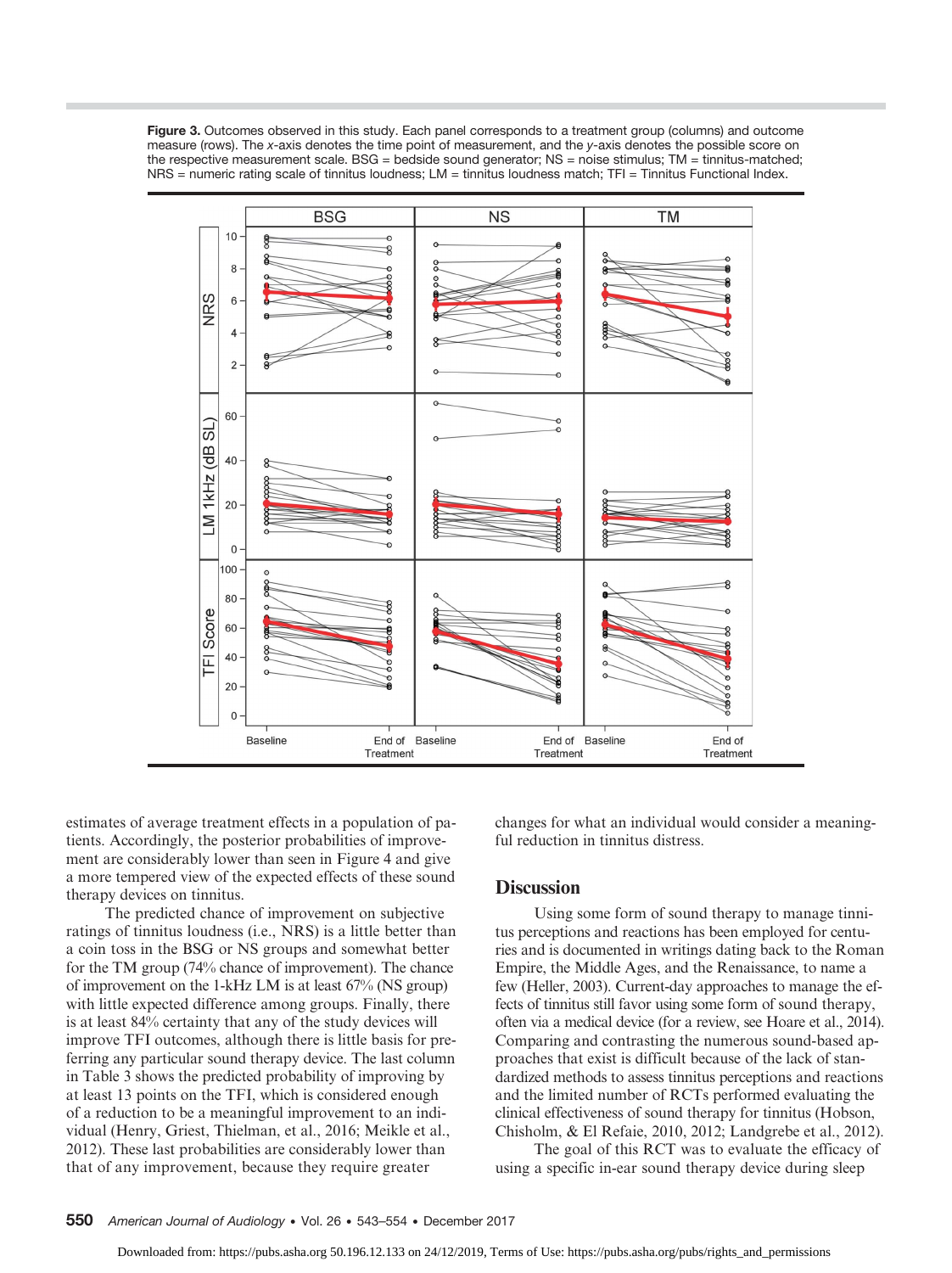Figure 4. Posterior distributions of the mean change from baseline in each group on each outcome  $\alpha_{g}^{k}$ . The y-axis shows estimates in standardized units to facilitate comparison across outcomes. The values along the x-axis show the posterior median of the average change from baseline on the original scale. Points are the posterior estimates of  $\alpha_9^k$  thin bars or the posterior 90% interval, and thick bars are the posterior interquartile range. BSG = bedside sound generator; NS = noise stimulus; TM = tinnitus-matched; NRS = numeric rating scale of tinnitus loudness; LM = tinnitus loudness match; TFI = Tinnitus Functional Index.



for 3 months (i.e., TM group) for relieving tinnitus perceptions and/or distress compared to two control sound therapy devices (NS and BSG groups). The interpretations of the results are discussed in terms of what we know to be

true based on (a) average effects of treatment with each sound therapy device on each outcome and (b) predicted benefits of treatment with each particular sound therapy device on each outcome.

Table 2. Model-based estimates of the contrasts in treatment effects between groups.

| <b>Outcome measure</b> | Contrast         | 5%                 | 50% (estimate)   | 95%              | <b>Probability</b> |
|------------------------|------------------|--------------------|------------------|------------------|--------------------|
| <b>NRS</b>             | NS-BSG           | $-0.5$             | 0.1              | 0.8              | 36%                |
|                        | TM-BSG<br>TM-NS  | $-1.4$<br>$-1.7$   | $-0.7$<br>$-0.8$ | $-0.0$<br>$-0.1$ | 95%<br>97%         |
| LM 1 kHz               | NS-BSG<br>TM-BSG | $-2.7$<br>$-3.3$   | 0.3<br>$-0.1$    | 3.6<br>3.4       | 43%<br>52%         |
|                        | TM-NS            | $-3.6$             | $-0.4$           | 2.8              | 59%                |
| <b>TFI</b>             | NS-BSG<br>TM-BSG | $-11.9$<br>$-12.0$ | $-4.4$<br>$-5.1$ | 1.6<br>0.9       | 87%<br>91%         |
|                        | TM–NS            | $-6.7$             | $-0.6$           | 6.0              | 56%                |

Note. Column headers "5%," "50% (estimate)," and "95%" correspond to the posterior 5th, 50th, and 95th percentiles of the posterior distribution of contrasts  $a_g^k - a_g^k$ . Negative values indicate greater improvement in the first group listed in the contrast column. "Probability" denotes the posterior probability that the first listed group gives better improvement than the second listed group.  $NRS =$  numeric rating scale of tinnitus loudness;  $NS =$ noise stimulus; BSG = bedside sound generator; TM = tinnitus-matched; LM = tinnitus loudness match; TFI = Tinnitus Functional Index.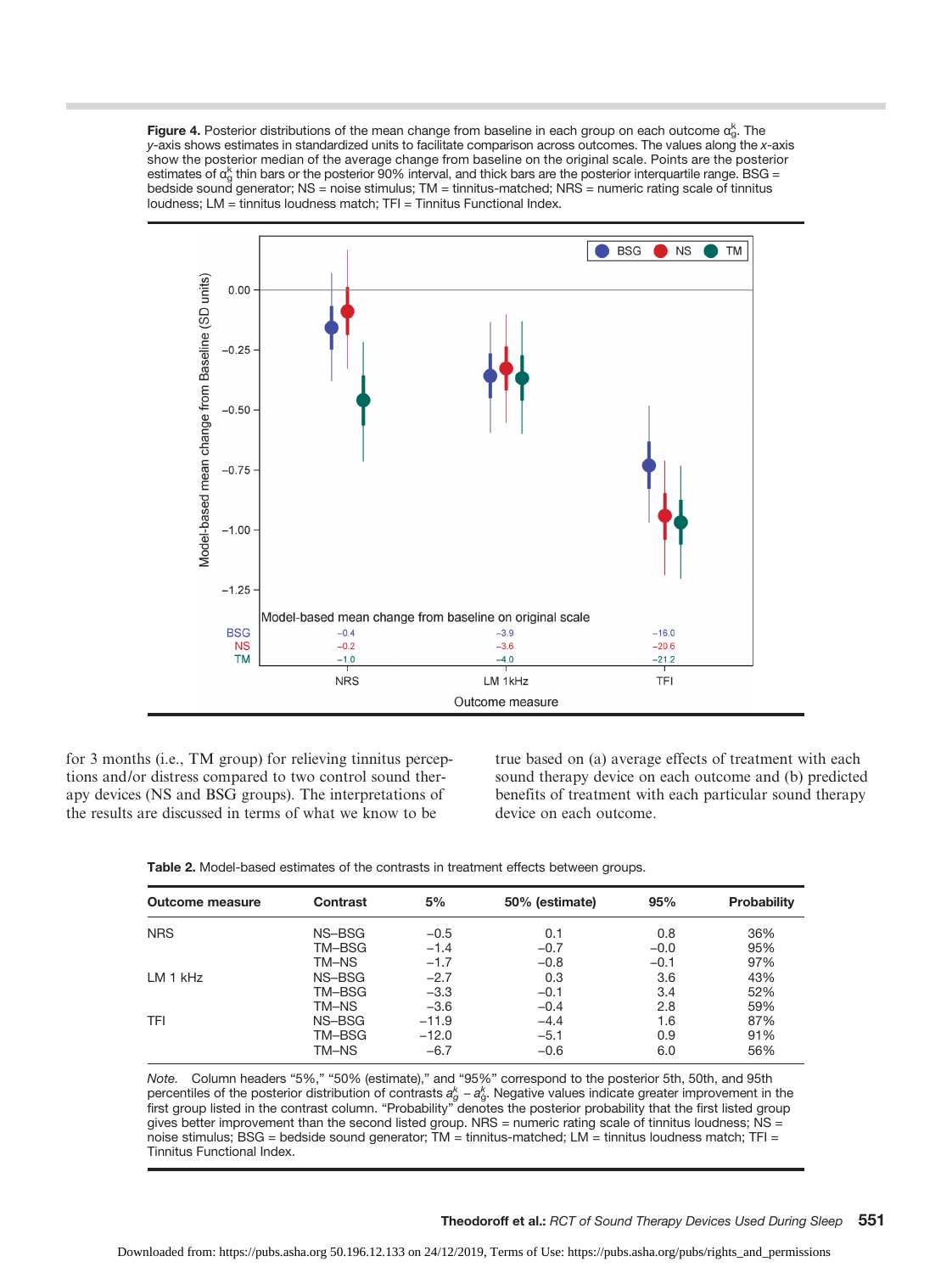Table 3. Predicted improvements in a new patient by treatment option.

|            |            |         | Predicted change from baseline |      | <b>Probability of</b><br>improvement | Probability of improvement ><br>13 points |  |
|------------|------------|---------|--------------------------------|------|--------------------------------------|-------------------------------------------|--|
| Outcome    | Group      | 5%      | 50% (estimate)                 | 95%  |                                      |                                           |  |
| <b>NRS</b> | <b>BSG</b> | $-3.1$  | $-0.4$                         | 2.4  | 58%                                  |                                           |  |
|            | <b>NS</b>  | $-2.9$  | $-0.2$                         | 2.6  | 54%                                  |                                           |  |
|            | ТM         | $-3.8$  | $-1.1$                         | 1.6  | 74%                                  |                                           |  |
| LM 1 kHz   | <b>BSG</b> | $-17.1$ | $-3.9$                         | 9.4  | 69%                                  |                                           |  |
|            | <b>NS</b>  | $-16.7$ | $-3.4$                         | 9.7  | 67%                                  |                                           |  |
|            | ТM         | $-16.9$ | $-3.9$                         | 9.3  | 69%                                  |                                           |  |
| TFI        | <b>BSG</b> | $-42.5$ | $-15.9$                        | 10.4 | 84%                                  | 57%                                       |  |
|            | <b>NS</b>  | $-46.7$ | $-20.6$                        | 5.8  | 90%                                  | 68%                                       |  |
|            | ТM         | $-47.5$ | $-21.0$                        | 5.3  | 91%                                  | 69%                                       |  |

Note. NRS = numeric rating scale of tinnitus loudness; BSG = bedside sound generator; NS = noise stimulus; TM = tinnitus-matched; LM = tinnitus loudness match; TFI = Tinnitus Functional Index.

To evaluate efficacy, three outcome measures were used: (a) a questionnaire psychometrically validated to examine treatment responsiveness (TFI score), (b) a measure of self-rated tinnitus loudness (NRS), and (c) a psychoacoustic LM at 1 kHz. The test battery used in this RCT is consistent with the recommendations of Newman, Sandridge, and Jacobson (2014) by capturing aspects of the tinnitus percept as well as treatment-related change.

#### Average Effects of Treatment

Tinnitus reactions and perceptions improved across treatment groups. We found in our sample at least 85% posterior certainty that the TM and NS groups improved more than the BSG group on the TFI. The analysis also showed at least 95% posterior certainty that treatment with the in-ear TM sound therapy device results in greater improvement on the NRS than the other two groups. The treatment groups are virtually indistinguishable in their effects on the LM at 1 kHz, with no contrast greater than half a dB.

## Predicted Benefit

It is important to remember that discussing expectations of what a new patient would experience is different from discussing the mean treatment effects of the sound therapy devices used in this study. Even though these are fundamentally different concepts, it is possible to discuss the results of this study in terms of what a new patient could expect when selecting a sound therapy device (for tinnitus) to be used during sleep, at least to the extent that a new patient responds in the same way as a participant drawn from this RCT.

Results on each of the outcome measures independently have value in assisting clinicians to help patients make an informed decision about selecting a sound therapy device. For patients most interested in learning how to manage their reactions to tinnitus, these "new patients" are very likely to experience reduced tinnitus distress with any of the sound therapy devices evaluated in this RCT.

For patients focused on the loudness of their tinnitus, our model predicts the best chances for the most improvement on self-rated tinnitus loudness, but not subjective LMs, are with the in-ear TM sound therapy device. The terms "improvement" or "reduced perception" used to describe the effects on tinnitus perception are not synonymous with elimination of the perception or a "cure" and should be interpreted only as some reduction in the subjective 0–10 rating of tinnitus loudness. It is not possible to know if this change in subjective rating of tinnitus loudness would be considered meaningful to a patient.

Unlike the TFI metric, there are no established estimates for how much change is needed on either the NRS or LM at 1 kHz to be considered meaningful improvement to an individual. Evaluating "treatment-related change" is not straightforward. Applying this concept to tinnitus is challenging because there is no widespread acceptance of what type of, or degree of, change in tinnitus perceptions would be considered meaningful improvement for a patient receiving treatment. It is possible for changes in tinnitus perceptions or reactions to occur, but they may not be equated with meaningful improvement in the eyes of the person seeking treatment. A variety of possible changes following tinnitus interventions can occur, and the difficulty lies in evaluating what type or degree of change other than suppressing the tinnitus (i.e., finding a cure) would constitute enough of a treatment-related change to be considered beneficial to a tinnitus patient (Theodoroff, Griest, & Folmer, 2017).

## Limitations

Because of the nature of the sound therapy devices used in this study, blinding was not possible nor was it feasible to create a true placebo device. All participants knew up front that two groups would be receiving custom earbuds for devices to be used at ear level, whereas the third group was to use a sound therapy device that played sounds through a BSG. It is possible that participants who received custom earbuds to be used with the in-ear devices (TM and NS groups) were influenced by receiving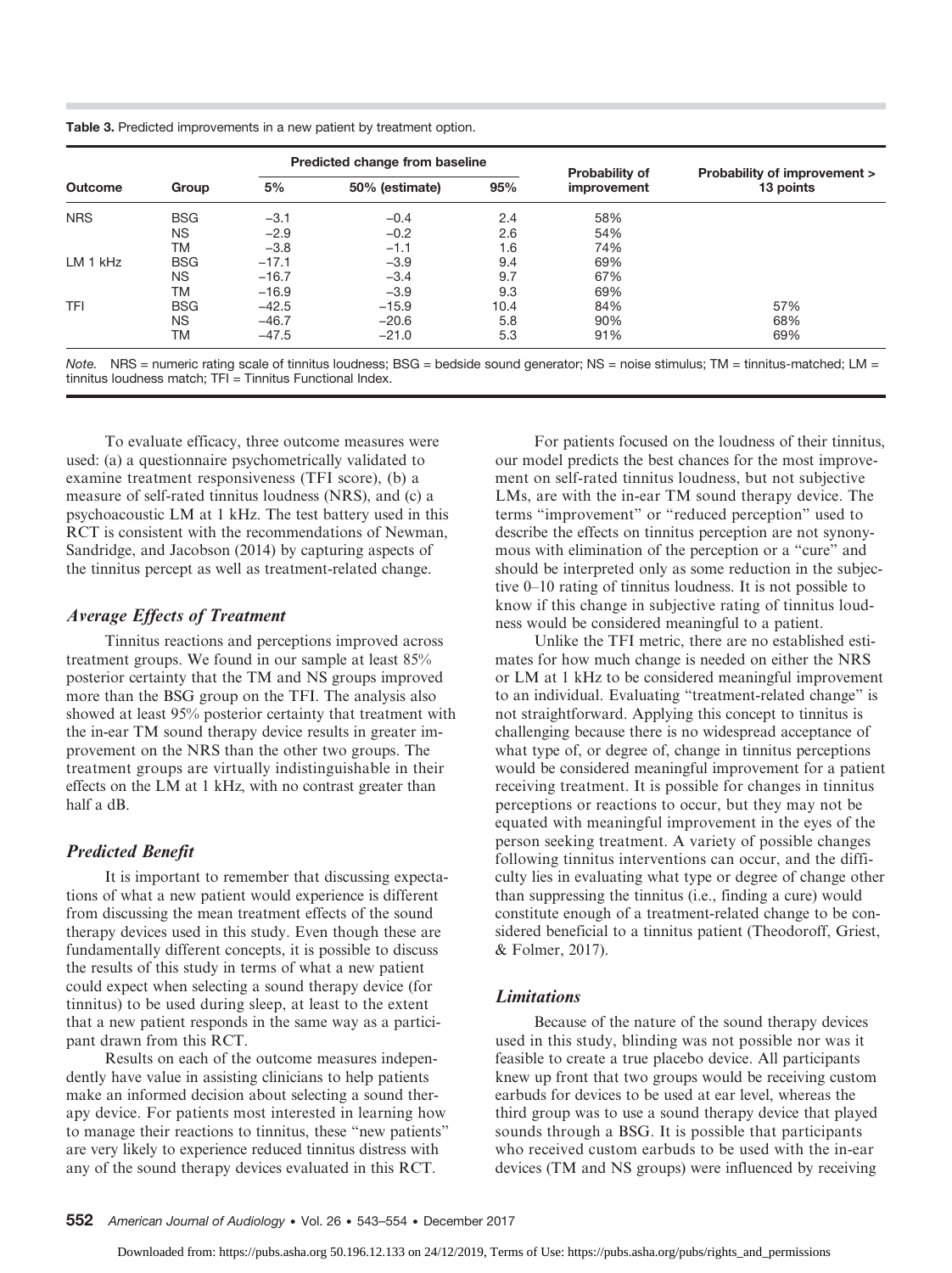something "special," and the degree that might have contributed to the outcomes of this study is unknown.

The BSG and NS groups served as control groups, but not in the same manner as a placebo-controlled group; therefore, it is not possible to quantify how much of a placebo effect might also have contributed to these outcomes (Kaptchuk, 2002). When interpreting these findings, it is important to recognize that this study used self-reported outcomes. Just the act of participating in a clinical trial can have a positive effect on outcomes, regardless of the treatment received (for more information on placebo effects and controlling for expectations, see Potter, Mallinckrodt, & Detke, 2014).

It is not uncommon for individuals with tinnitus to report fluctuations in their tinnitus perceptions, and no established standard exists to assess the reliability of subjective ratings of tinnitus loudness. In an effort to create a standard, Henry, Fausti, Flick, Helt, and Ellingson (2000) provided guidelines to address reliability in tinnitus psychoacoustic LMs at various frequencies and also noted that there are two primary sources of variability in obtaining consistent tinnitus psychoacoustic measures over time: (a) variability in the tinnitus sensation itself and (b) measurement error that occurs due to changes in equipment, testing procedures, interpretation, and normal response variability that occurs regardless of whether the tinnitus percept is stable or not.

Finally, this study was not designed to look at sustainability of improvement. No measurements were performed at any time point after the "end of treatment" to determine how long any reported benefit continued. Future prospective studies involving the TM device should include assessments after 3 months to investigate how long possible benefit is sustained. Another limitation is the unknown generalizability of these results to tinnitus patients seen in the clinic. All participants in the current study were given their respective devices free of charge within the context of a research study. In a clinical setting, tinnitus patients may have different expectations than in a research study and would likely take into account the cost of different sound therapy device options and consider the costto-benefit ratio of each. The economic value compared to expected benefit of a therapy device is something that would commonly be discussed and factored into the decisionmaking process and is not something this study can address (Newman & Sandridge, 2012).

## **Conclusions**

This study evaluated the efficacy of a unique tinnitus sound therapy device (TM) that is used only while sleeping. An RCT was conducted to compare outcomes between treatment with TM and two control treatments: (a) sham stimulus (NS) and (b) standard of care (BSG). The sham stimulus allowed for insights into how much of the effectiveness of the TM device might be attributed to selecting a stimulus that mimics the tinnitus percept. The standardof-care group was intended to represent typical tinnitus

sound therapy during sleep through use of a commonly used BSG.

Results from this study offer some support for greater average improvement in reactions to tinnitus with TM or NS devices compared to the BSG device. The TM group, compared to the BSG and NS groups, showed a greater reduction in ratings of tinnitus loudness on the NRS on average. The magnitude of these relative effects and the extent to which they generalize to other clinical environments and patient populations require additional study. Future controlled trials are needed to determine if these results are replicable and to evaluate additional variables and patient factors that would inform clinical practice.

## Acknowledgment

This research was funded by the Baker Group, LLP, who manufactured the Levo System device (Portland VA Research Foundation 387004), and by the Department of Veterans Affairs, Rehabilitation Research & Development Service by a Program Award to the National Center for Rehabilitative Auditory Research (C9230C) and by a research career scientist award granted to Dr. James A. Henry (C9247S) at the VA Portland Health Care System in Portland, Oregon. These contents do not represent the views of the U.S. Department of Veterans Affairs, Department of Defense, or the U.S. Government.

## References

- Axelsson, A., & Barrenäs, M.-L. (1992). Tinnitus in noise-induced hearing loss. In A. L. Dancer, D. Henderson, R. J. Salvi, & R. P. Hamnernik (Eds.), Noise-induced hearing loss (pp. 269–276). St. Louis, MO: Mosby-Year Book.
- Cima, R., Crombez, G., & Vlaeyen, W. S. (2011). Catastrophizing and fear of tinnitus predict quality of life in patients with chronic tinnitus. Ear & Hearing, 32, 634–641.
- Coles, R. R. A. (2000). Medicolegal issues. In R. S. Tyler (Ed.), Tinnitus handbook (pp. 399–417). San Diego, CA: Singular.
- Crönlein, T., Langguth, B., Pregler, M., Kreuzer, P. M., Wetter, T. C., & Schecklmann, M. (2016). Insomnia in patients with chronic tinnitus: Cognitive and emotional distress as moderator variables. Journal of Psychosomatic Research, 83, 65–68.
- Dobie, R. A. (2003). Depression and tinnitus. Otolaryngologic Clinics of North America, 36, 383–388.
- Eggermont, J. J. (2003). Central tinnitus. Auris Nasus Larynx, 30(Suppl.), S7–S12.
- Eggermont, J. J. (2015). Tinnitus and neural plasticity (Tonndorf lecture at XIth International Tinnitus Seminar, Berlin, 2014). Hearing Research, 319, 1–11.
- Erlandsson, S. I., & Hallberg, L. R. M. (2000). Prediction of quality of life in patients with tinnitus, British Journal of Audiology, 34, 11–20.
- Goodwin, P. E., & Johnson, R. M. (1980). The loudness of tinnitus. Otolaryngologic Clinics of North America, 90, 353–359.
- Heller, A. J. (2003). Classification and epidemiology of tinnitus. Otolaryngologic Clinics of North America, 36(2), 239–248.
- Henry, J. A., Fausti, S. A., Flick, C. L., Helt, W. J., & Ellingson, R. M. (2000). Computer-automated clinical technique for tinnitus quantification. American Journal of Audiology, 9, 36–49.

**Theodoroff et al.:** RCT of Sound Therapy Devices Used During Sleep 553